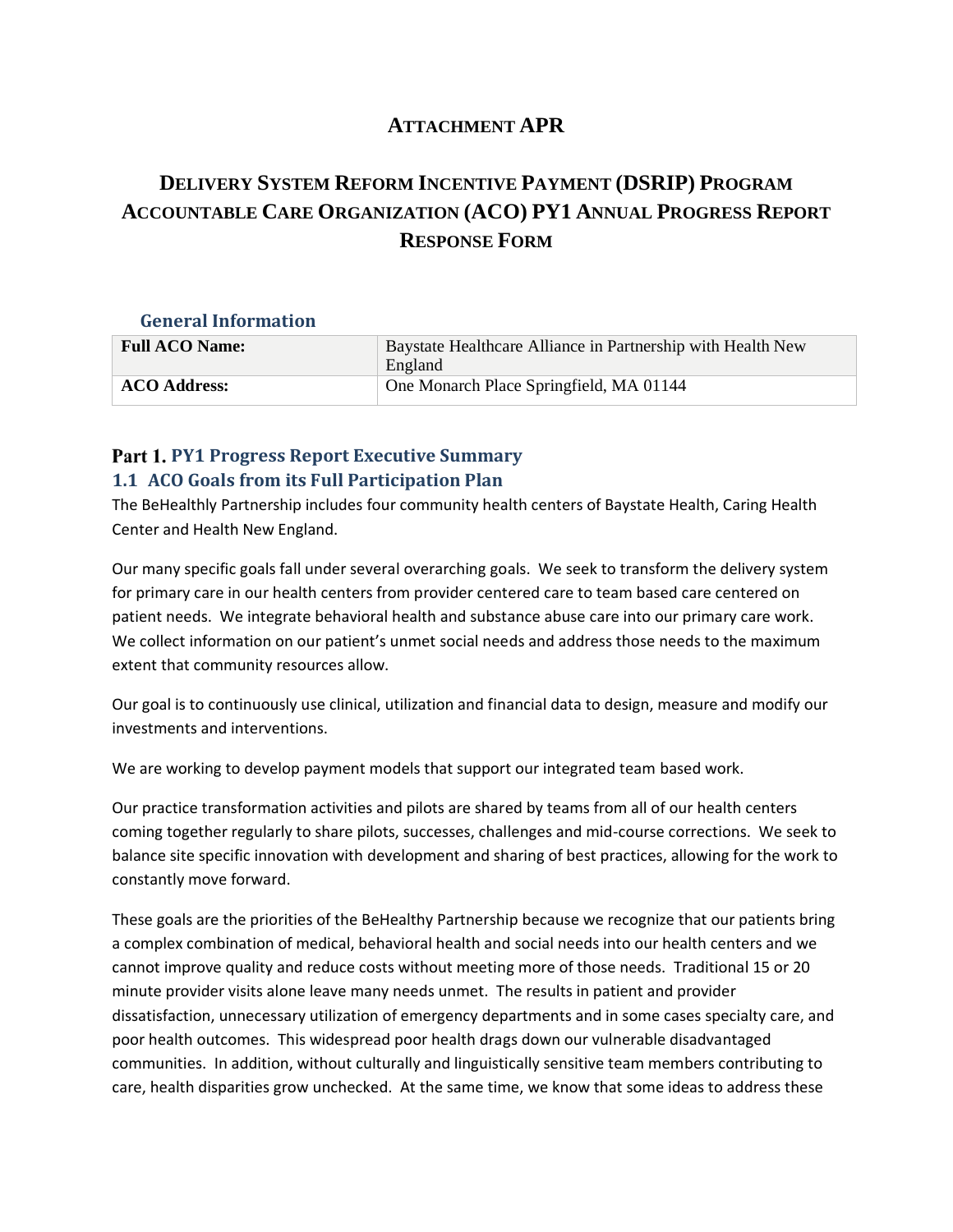issues will not work, so we have invested heavily in the resources necessary to measure everything we try. We want to promote a healthy environment where our staff can innovate, measure, adjust, capture successes in best practices and share those practices across health centers to be used where they make sense.

Our investment strategy supports these goals. We invested very significantly in multidisciplinary care teams in our health centers to provide care management and care coordination. We also invested in teams to focus on specific populations across health centers, such as patients at risk for readmission. The geographic proximity of our health centers allows us to share resources in this way.

We support the work of our teams by investments in data and financial analysts, interoperability work that will allow us to share care plans and activities with community partners, consultants in data systems, and upgrades to telephone systems.

Finally, we invested in leadership and training. We support clinical team leaders' time to work on practice transformation. We support leadership across our three organizations to focus on BeHealthy Partnership work. We provide financial support for training to enhance our work, from community health worker trainings to conference attendance for clinical leaders. We supported recruitment activities as we hired for positions that were new to our health system.

#### **1.2 PY1 Investments Overview and Progress toward Goals**

We have many examples of investments that have allowed us to make progress toward our goals. Here are several:

We hired teams consisting of nurses, care coordinators and community health workers at each site to work on care management and care coordination activities for high risk members. When the need to do comprehensive assessments and care plans for our LTSS Community Partner assigned patients – of which we had over 1,100 – arose, we had teams in place to do this work. Initially we allowed each team to choose how they would approach the work. Some teams used care coordinators to collect information from the medical record before the nurse met with the patient to speed up the assessment process. Others used community health workers in the home to collect as much information as possible and then had the CHW call the nurse to complete the assessment over the phone with the patient. Others had a more nurse focused approach. We brought all the teams together monthly. We transparently shared their progress in terms of numbers of assessments and plans completed. They then shared their approaches and more successful approaches were adopted by other teams. We believe that having teams in the health centers made the care plans better by allowing for easy interactions between the care teams and primary care providers. The work was very demanding and distracted from other care team activities, but this intensity did force teams to work as teams and to maximize the skills of each team member. When they were able to refocus on non-CP assigned high need patients, they worked more effectively as teams.

Our goal of moving toward team based care has also been addressed by our multidisciplinary transitions of care team. The development of this team has also helped us work on our goal of data informed care.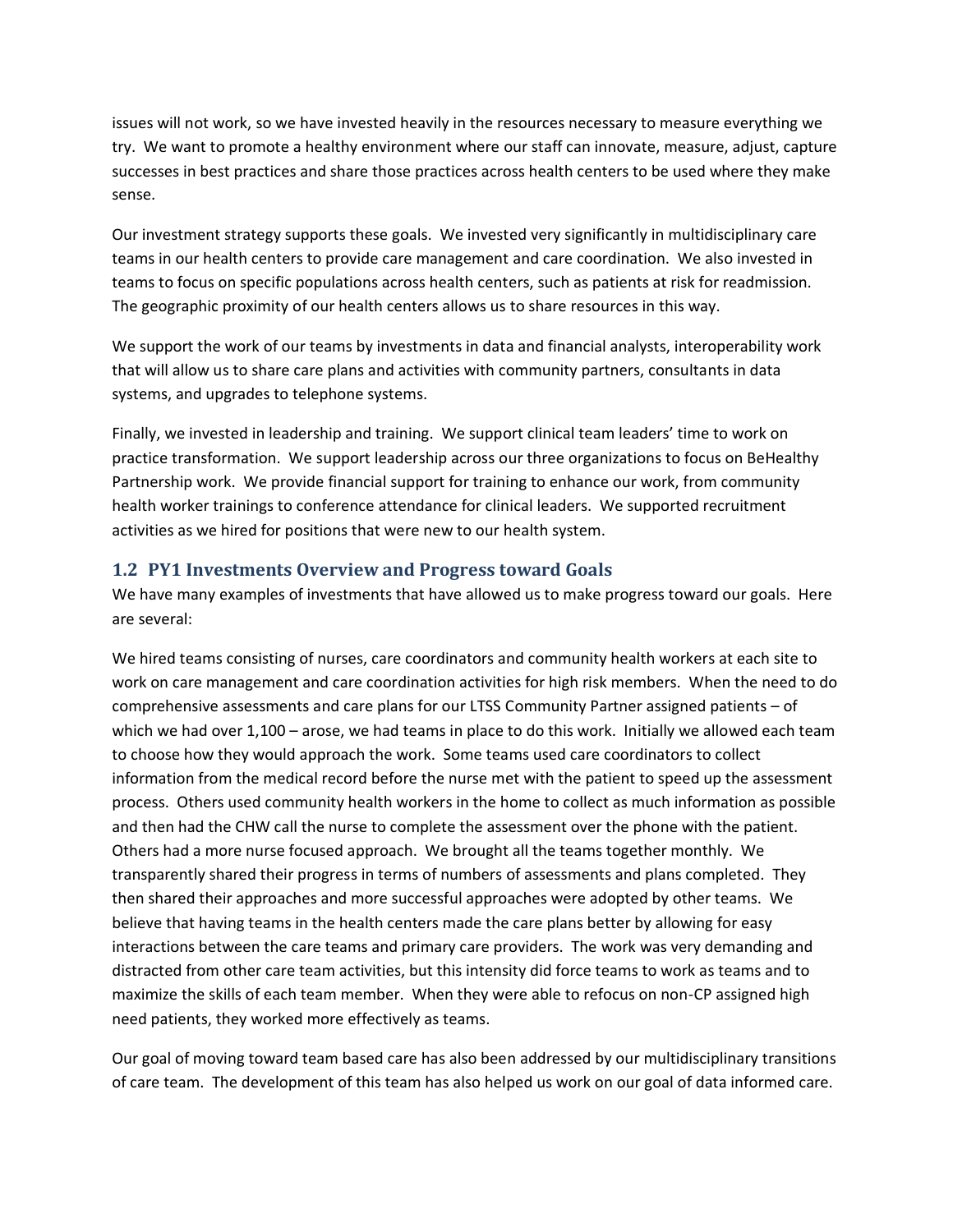Before we hired any team members, we analyzed our admissions and readmissions, looking at diagnoses. We got together a practice team to review some cases to better understand factors leading to readmission. We then hired a team with members best equipped to handle those factors, such as having recovery coaches to address substance use issues. Once the team was hired, we gave them access to daily reports of admissions and a risk stratification of our patients to help them choose which inpatients were at high risk of readmission. They then assign team members to assess and work with a patient based on needs. For example, a homeless person with mental illness might be assigned to a social worker and community health worker. A person with three chronic diseases and significant alcohol use would be assigned to a nurse, pharmacist and recovery coach. It has taken some time to hire the team and work out efficient work flows, but we are now seeing significant reductions in readmissions for patients cared for by this team.

Our Medicaid Medical Expense Work Group is an example of how our investments in data analysts, financial analysts and leadership are leading to better understanding of medical costs and where we might focus our clinical teams on opportunities for improvement. Every month, a leadership group gets together to review financial reports and related reports, some of which are generated monthly, some quarterly, some just once to spotlight an issue. Medical costs are broken down by category and then examined by age, health center, etc. For example, now that we have significant social determinants of health data, we are looking at our homeless population to see where we might most effectively intervene with this population.

Finally, our Direct Care Committee is a good example of how our investment in clinical leaders in every health center allows us to move forward with practice transformation. Each health center has two identified practice transformation leaders. Every other week they come together with our medical directors and practice managers and co-CMOs of our Partnership to share small tests of change. Today we had presentations on use of Scribes in primary care piloted with two providers, our new medical legal partnership, and a pilot of nurse visits for straightforward pediatric urgent care walk-ins. For the next meeting, two other health centers have offered to present their own work on nurse visits. Once we have had several presentations on a particular intervention, we spend time reviewing those pilots. We look for common barriers in need of senior management intervention, successes that can be replicated across sites, and areas in need of further pilots and study. This past year, this group did a lot of work on team huddles and case conferences and on group visits. Huddles and case conferences have become well established. Group visits need more work and pilots are ongoing.

#### **1.3 Success and Challenges of PY1**

We have faced some significant successes and some large challenges in Year 1 and will share a couple of each.

One success of which we are very proud is our effort to get extensive demographic, medical, behavioral health and social needs screens done on over 13,000 patients in over a dozen languages. We invested in community health workers and additional interpreters at the beginning of our Partnership. Knowing it would take some time to hire nurses and get our care teams fully operational, we used community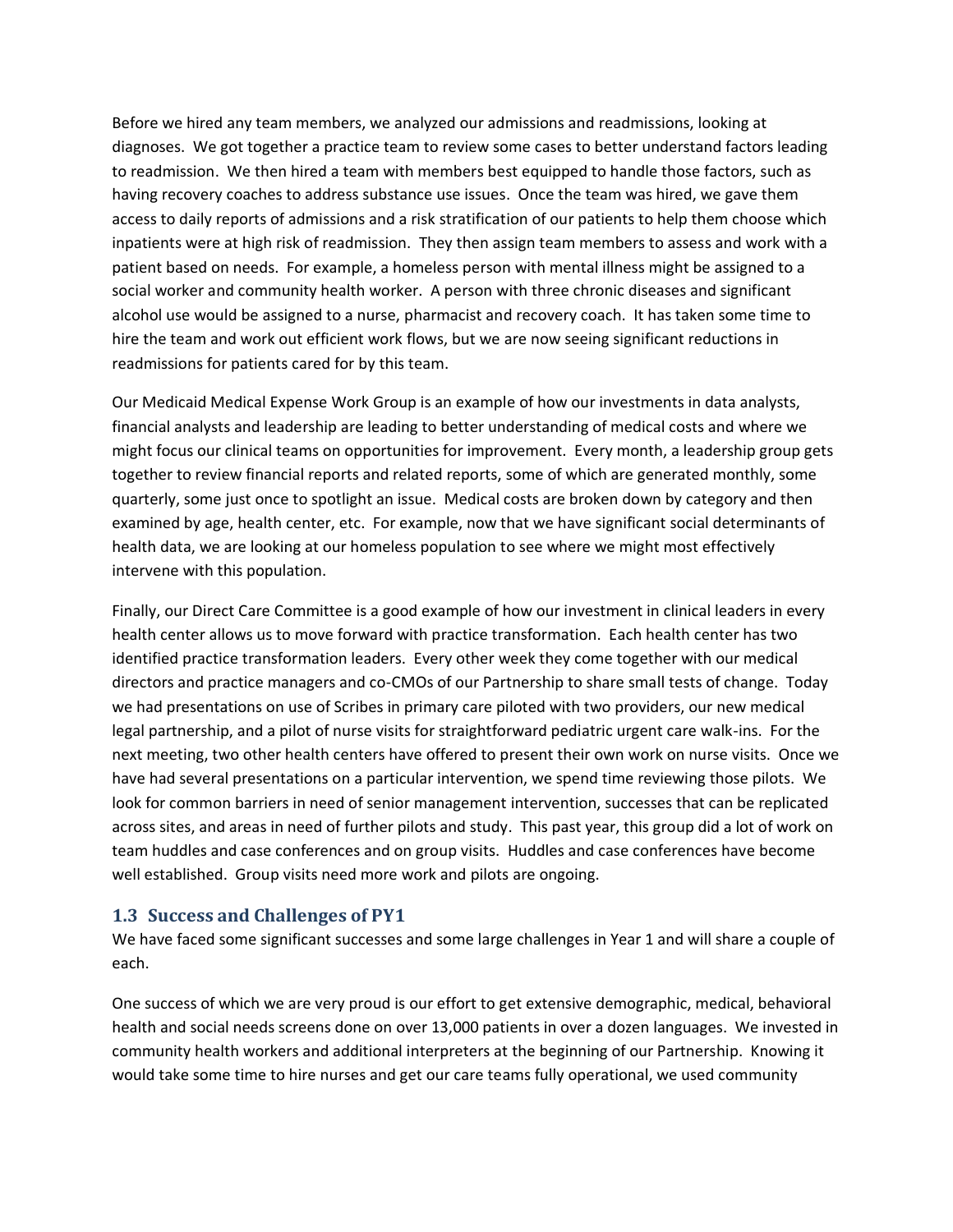health workers to obtain care needs screens on as many patients as possible. However, while our CHWs came from several different cultural communities in our area, we could only cover a few languages with them. By adding interpreters and having them also focus on obtaining care needs screens while we waited to get more fully up to speed with care management, we were able to reach deeply into populations of patients about whom we had limited information. We are still mining this rich data for health disparities, but have already uncovered interesting information.

A related success has been the development of our risk stratification methodology. Our analysts developed a risk stratification pyramid based on diagnoses and utilization. Every health center received a complete list of their patients and the stratification of patients into risk categories. This gave our care teams a place to start finding patients who could benefit from intensive care management. But, we knew that the social needs which were not part of this initial stratification were very important as well. We are now using the social needs information obtained from the care needs screen to give a social risk score to all patients for whom we have this data. Care teams can now look at their high risk patients and find those who have significant social needs so that community health workers can focus first on these patients. During our monthly meetings with all of the care teams we talk about how they use this list, what is helpful and what more – or different – information they would find useful. This is very much a work in progress, but an already rich and rewarding work.

Challenges included some of the following:

Perhaps not surprisingly, hiring so many people all at once proved difficult. Baystate did not have job descriptions or pay grades established for community health workers. Nurses proved particularly challenging to hire, as did social workers, and this delayed the start of some team activities well beyond what we expected. We invested in two leaders from Caring with extensive CHW experience to act as consultants for Baystate, helping to develop job descriptions, assist with recruitment, train and support supervisors new to working with CHWs and helping to coordinate core competency training. To address the issue of hiring nurses and social workers, we reviewed existing hospital job descriptions and requirements and realized they did not meet our needs. We worked with human resources and nursing leadership to make modifications which led to more applicants. We also did a lot of our own recruiting. We are now well staffed, though a couple positions remain open for our newest team.

An additional challenge has been modifying our two electronic health records to meet our needs, including adding social need screening questions, incorporating our comprehensive assessments and care plans, and finding ways to track team activities. All of these cost more money and took more time than we anticipated and not all are accomplished. We have had to bring senior leadership in several times to stress the high priority of this work to move it up the long list of EMR needs within each organization.

Communication has been a big challenge with some much going on with patient care in different sites and in homes. It sometimes proved difficult to prevent duplication of effort. We have addressed this in several ways. The teams, including community partners, now all have access to COR-TEX, a simple communication texting system and this has helped immensely.